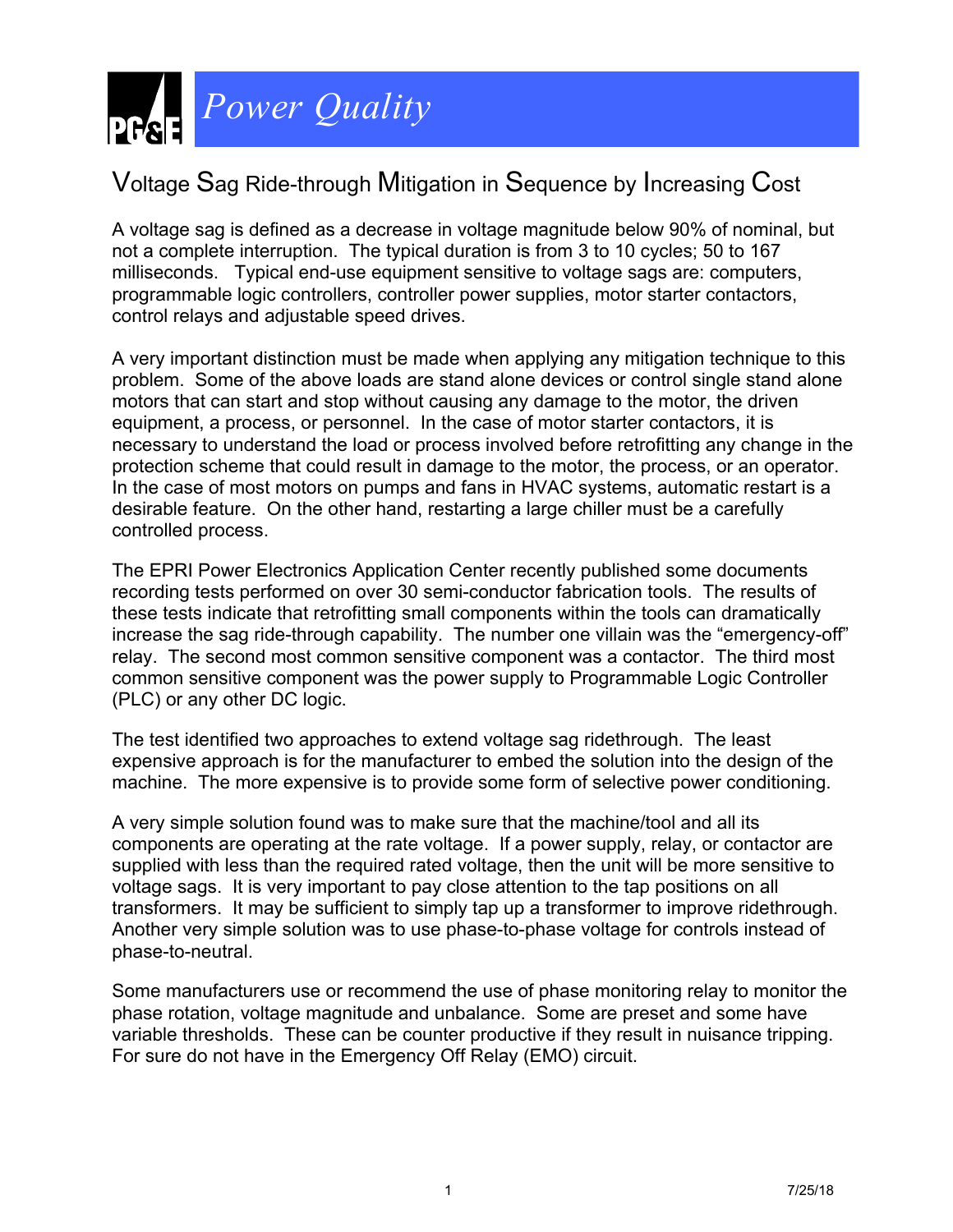## **Recommended Solutions:**

**1. Embedded Solutions.** In general, these solutions involve fixing the individual "weak links" components of a machine in order to increase the overall ridethrough of the entire system. Embedded solutions are attractive since they in theory do not require add-on power conditioning equipment, but instead involve using more robust or improved components in the machine design. The very best way to insure that a machine meets your requirements for voltage sag ridethrough is to include the requirement in the purchase contract language and require proof of compliance. The semi-conductor manufacturing industry trade group SEMI has prepared two standards in 1999 to facilitate embedding the solution. SEMI F47 provides for the definition and measurement of equipment reliability and availability during voltage sags. SEMI F42 standard provides for the compliance test protocol. See their website *www.semi.org*. The semi-conductor manufacturers have sought this solution because the cost of lost product is extremely high. The bottom line is economics. The proposed SEMI F47 standard is in this table of values:

| <b>Duration</b><br>Seconds (s) | <b>Duration</b><br><b>Milliseconds (ms)</b> | <b>Duration</b><br>Cycles at 60 Hz | <b>Voltage Sag</b><br><b>Percent (%) of Equipment</b><br><b>Nominal Voltage</b> |
|--------------------------------|---------------------------------------------|------------------------------------|---------------------------------------------------------------------------------|
| $< 0.05$ s                     | $< 50 \text{ ms}$                           | <3 cycles                          | Not specified                                                                   |
| $0.05$ to $0.2$ s              | 50 to 200 ms                                | 3 to 12 cycles                     | 50%                                                                             |
| $0.2$ to $0.5$ s               | 200 to 500 ms                               | 12 to 30 cycles                    | 70%                                                                             |
| $0.5$ to $1.0$ s               | 500 to 1000 ms                              | 30 to 60 cycles                    | 80%                                                                             |
| >1.0 s                         | $>1000$ ms                                  | >60 cycles                         | Not specified                                                                   |

*Voltage sag duration and percent deviation from equipment nominal voltage* 

- **2. Built-in energy storage within the device.** An example is a digital alarm clock with either a storage capacitor or a battery. A few VCRs have high-end models with ridethrough capability. The cost of modifying a PC switched-mode power supply could be less than \$50. In this competitive market, some manufacturers are reluctant to modifying since that may double the cost of the power supply.
- **3. Built-in software programming** within the sensitive device. Several small adjustable speed drive models have user programmable automatic restart. Typically, they wait 30 to 60 seconds for the circuit to stabilize before trying to restart. The number of retries can be programmed, typically it is set at 5 retries. This strategy is commonly used in HVAC fans and pumps in an unattended environment. This applies to both sags and momentary interruptions. There are several ASD manufacturers that have as an option, the ability of the ASD to restart before the load has come to a complete stop and to apply the appropriate torque. Unfortunately, this concept is only applicable to a single stand-alone drive as yet.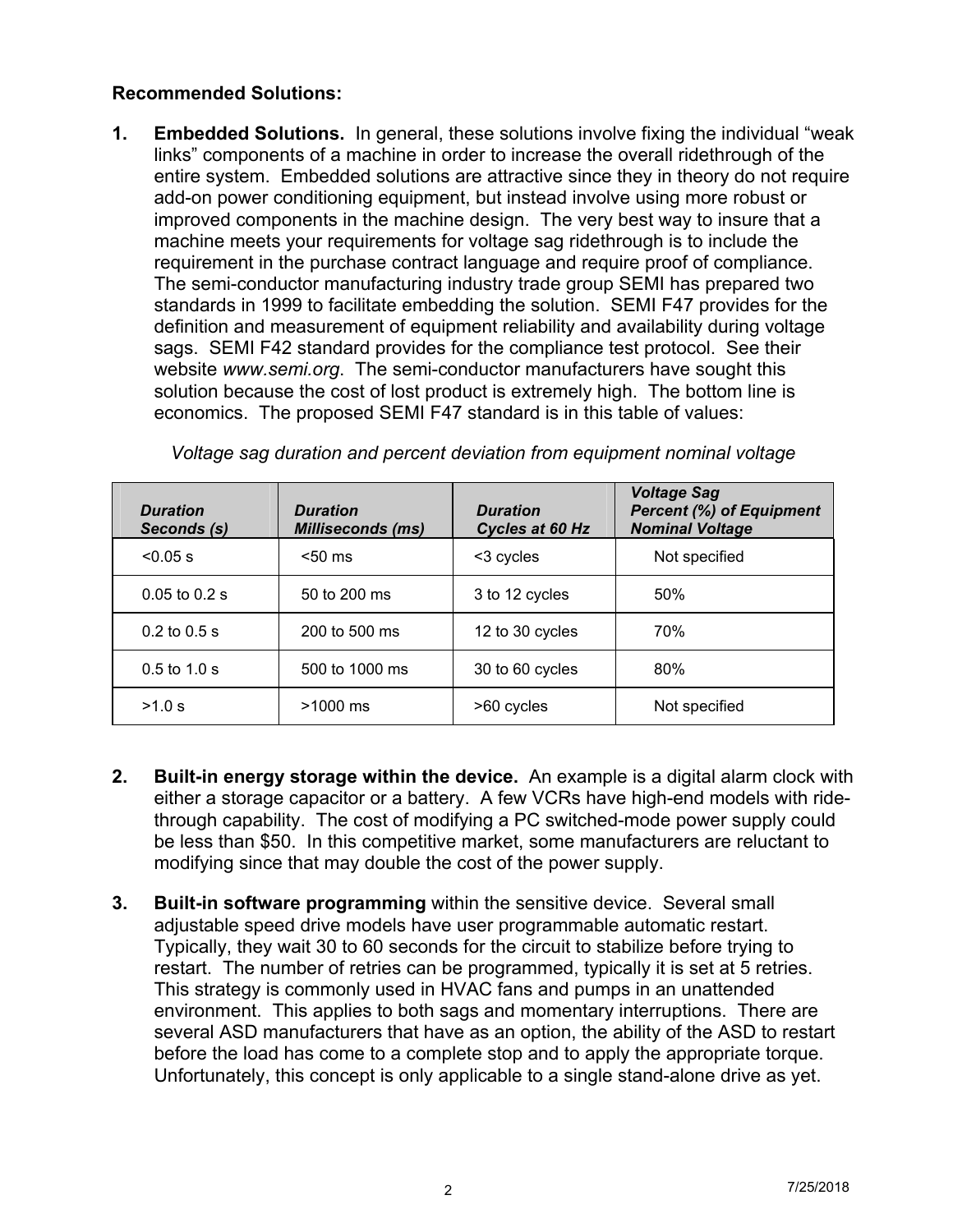**NEMA** has a working group to establish a new restart category label for drives. The three categories of restart capabilities after a voltage sag are: 1) stop, 2) delay and try to restart but not in synch, and 3) try to restart immediately in synch with prior speed. On better drives, these will all be available for the user to program as required.

Some computer systems will suspend operations until the voltage anomaly passes and then resume computing. It will issue a "voltage out of tolerance" error message, but the computing operation continues. For desktop computer users, most softwares have an autosave feature to limit loss of data. This is a no-cost option.

For automated process control software it would be very productive if the software knew the status of the equipment when a sag shutdown is executed. This could be an extra cost option but very cost effective because it will reduce the restart time.

**4. Change motor starter contactors from AC to DC to extend ridethrough**. DC contactors and relays are readily available. A DC contactor or relay is stronger because the flux is constant. A rectifier is required to change AC to DC. A small storage capacitor could be added to DC contactor to extend ride-through energy. Disadvantage of DC is increased arcing due to lack of zero crossing to break the arc. According to NEMA standard, an AC motor contactor should ride through a sag to 85% of nominal and a DC contactor should ride through a sag down to 80% of nominal. Some industrial facilities use all DC control relays. Relays are much faster to open than motor contactors because they are smaller, less mass, act quicker. They will open in 5 to 15 milliseconds; this is less than one cycle. There are very important application considerations when considering extending the ridethrough of motor contactors. In making modifications, consider the system approach and consult your OEM. One method to extend the ridethrough is to add a 70va ferroresonant transformer that costs approximately \$150. This is cheaper and easier than changing the coils.

One solution, to improve the ride-through performance for motor/machine starters/controllers, is a small, under \$100, electrical device that gets inserted in series with the hold-in coil. During a voltage sag, the device maintains a current flow through the coil that is sufficient to hold in the contacts closed. The circuit is designed to provide current to hold in the coil for sags down to 15-25% voltage. It is not designed to hold in the coil for cases where the voltage goes below 15%. This allows "emergency stop" circuits to act correctly and will prevent any problems with out-of-phase conditions following an interruption.

*FACT: if the voltage drops to 60% of nominal, the available torque is about 1/3. If the motor starts to lose synch with the supply power, then you could have a major torque stress problem, which could result in damage to the drive system.*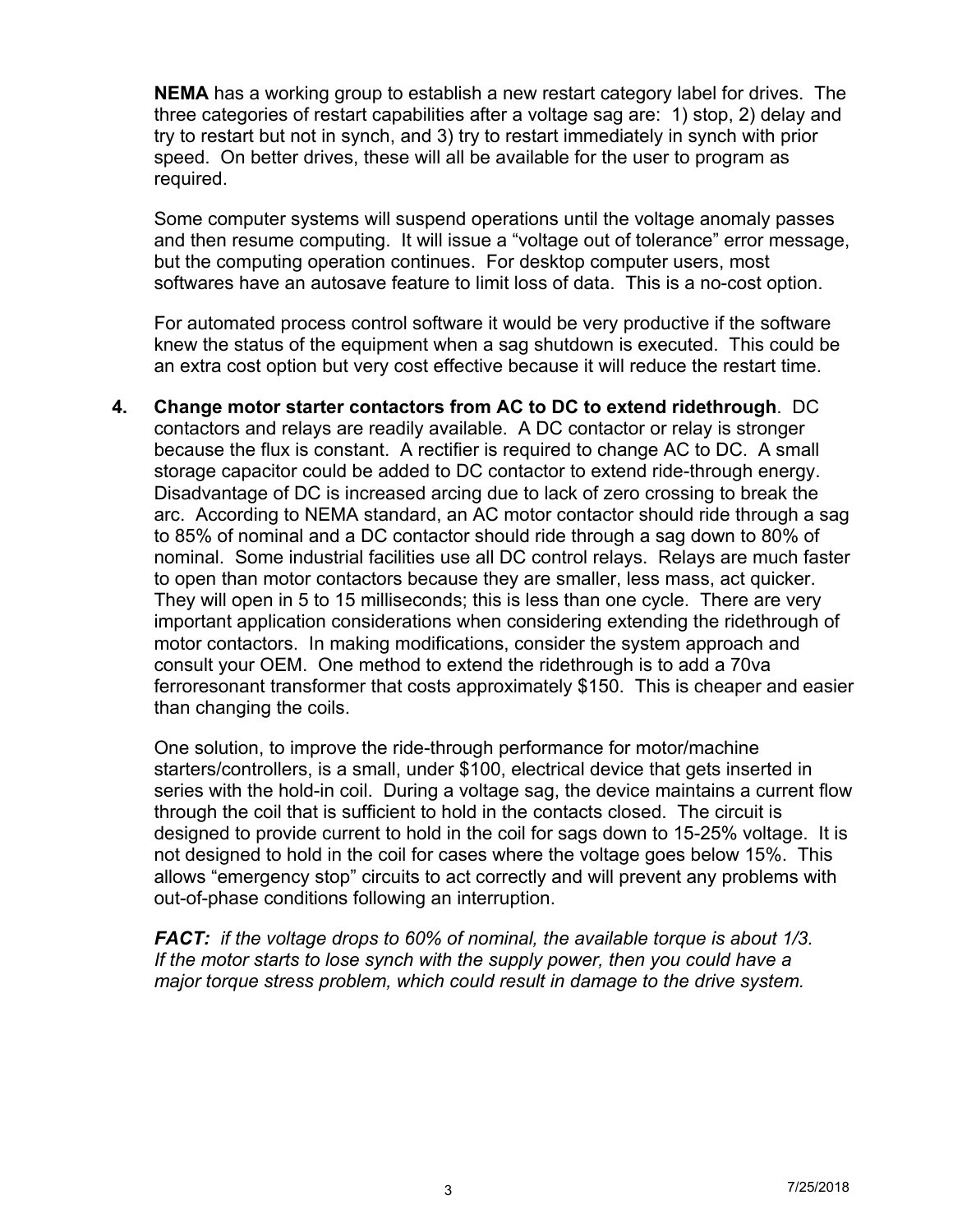- **5. Off-line UPS, uninterruptible power supply**, on a PC, PLC or controls to switch to battery on a sag below 105 volts or an interruption. The cost is \$150 for a 150 voltamp unit. The down side to this approach is the battery. Batteries have the following disadvantages: a) generates hydrogen gas, must be ventilated, b) battery lead is a hazardous waste, and c) battery life is limited and decreases rapidly when cycled often. An advantage is that the UPS will ride through not only sags, but also momentaries and extended interruptions up to the limit of the battery capacity, maybe 5 to 10 minutes. For a full on-line UPS the cost doubles but you add the benefit of filtering out all disturbances.
- **6. Ferroresonant (constant voltage) transformer** on PC, PLC or controls to provide sag ridethrough. They also provide filtering of transients. They will not ride through a momentary or sustained interruption. They have no moving parts, no battery and are very reliable. The cost for a 250-voltamp size is \$250 and a 500va size is \$400. Oversizing will extend ridethrough. This is probably the most common mitigation measure used at present for this problem. Ferroresonant transformers are also commonly installed to protect large loads up to 15 kVA single phase.

*Note: Isolation transformers do not solve sag problems because they have no energy storage and no regulation capability. Liebert Data Wave has a three-phase unit. They make units from 15kVA to 250 kVA and cost between \$14,000 and \$50,000.*

- **7. Power electronics to boost/buck voltage under full load.** This electronic device will ride through a sag down to 50% for 2 seconds and momentary power loss of up to 0.2 seconds. Dynamic sag correctors are available in single and three phase configurations from 1.5kVA to 2000kVA.
- **8. Thyristor switched-line voltage regulator** on computers and other three phase sensitive equipment, not on motor controls. It utilizes thyristor control of buck and boost transformers in combination with parametric filters to provide regulated sinusoidal output even with nonlinear loads typical of computer systems. The cost for 15kVA to 125kVA ranges between \$20k and \$50k. These are custom designs for each installation. Typical tap changing voltage regulators do not react fast enough to ride through sags unless they have power electronic switches.
- **9. Dip Proofing Inverter** on PC, PLC, controls or motor starter contactors. This is a technology developed in South Africa for the utility industry initially. It is expensive but adjustable and durable. This device is essentially an off-line UPS but replaces the battery with an energy storage capacitor. This device will switch to backup capacitors in 600 microseconds. With this device, the trip magnitude is adjustable between 50 and 80% of nominal. The maximum time duration is 2.56 seconds and is adjustable to shorter durations in increments of 10 milliseconds. Minimum resynchronization time is 65 milliseconds. The cost for a 250 voltamp unit is approximately \$1,000, which makes it a very expensive solution. Its advantages are that they are off line, highly efficient and require no maintenance. It is also more durable than a UPS and has better voltage support time duration limit than the ferroresonant transformer.